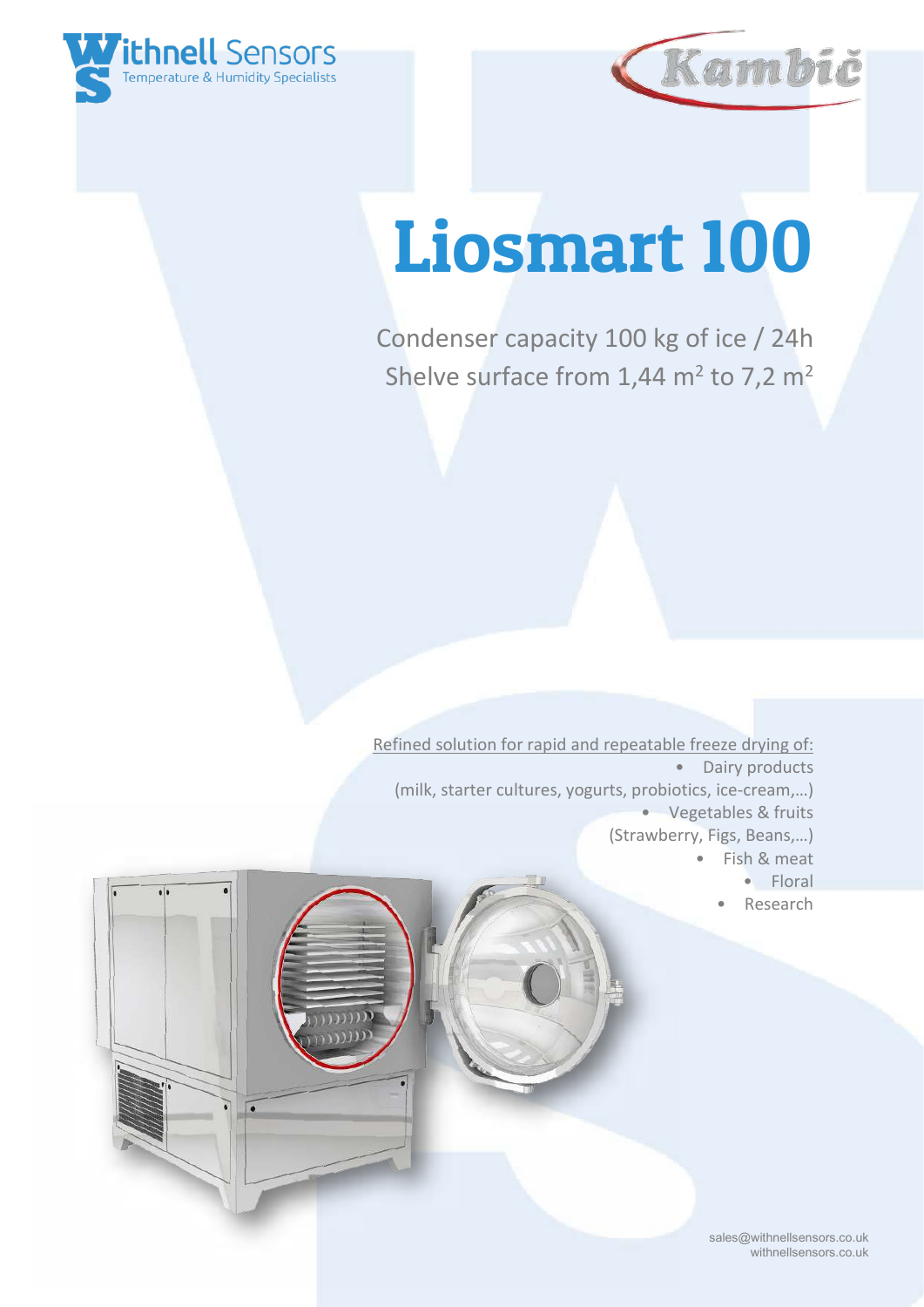

 sales@withnellsensors.co.uk withnellsensors.co.uk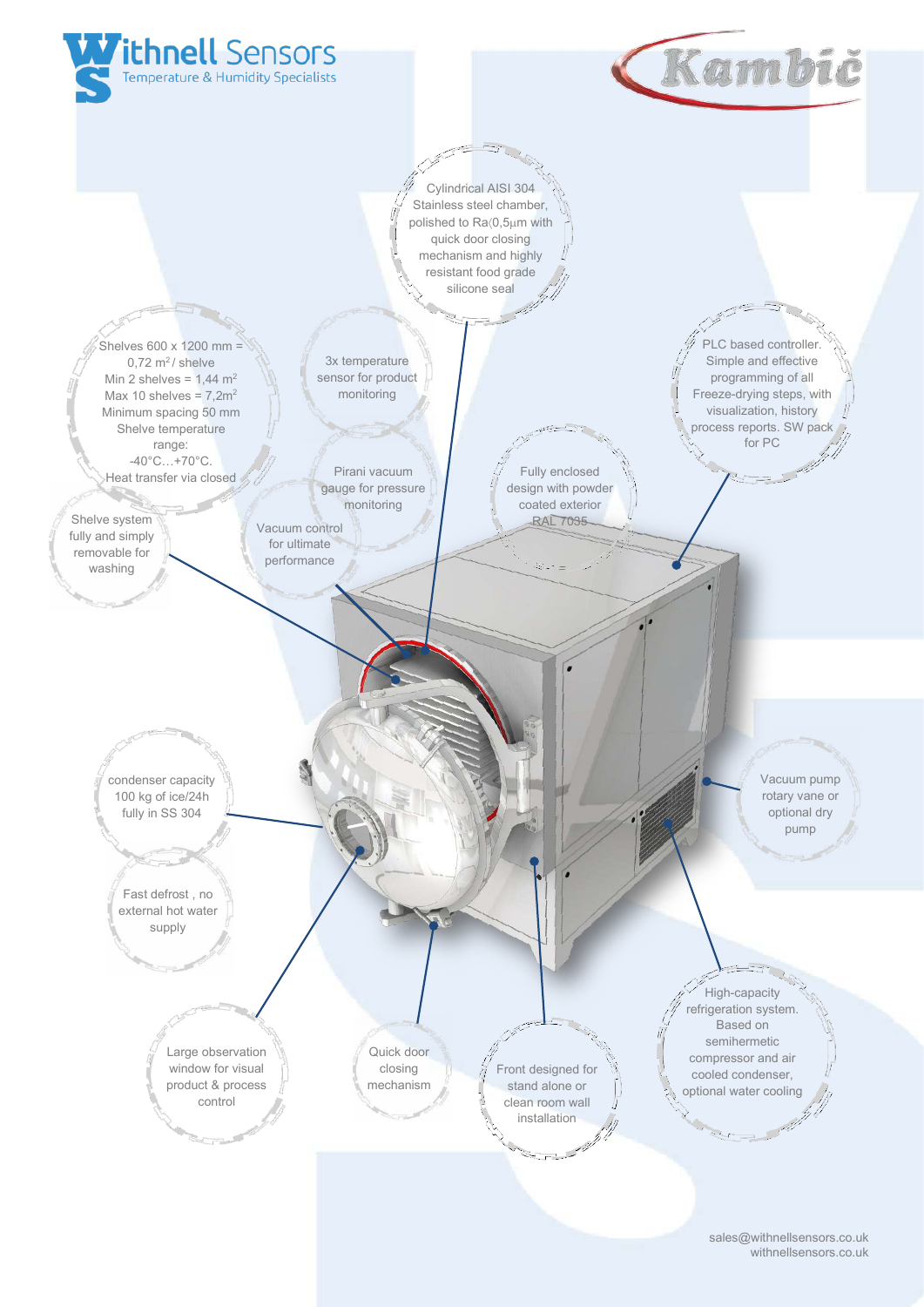



# **Design:**

In all points of product and process design our main goal is to deliver ultimate tool for reliable, repeatable, rapid and risk free Freeze-drying. Achieving above mentioned with state of the art design & manufacture technology, brand name components, smart and innovative answers to process & product requirements.

### **Chamber:**

Cylindrical shape of the main chamber delivers number of benefits. Such us economical, weight reduction, enough space to install high capacity shelves and condenser coils all in a very compact and proven design. Chamber door hinged in a way to ensure full accessibility for loading and unloading with smart quick locking handles. Also equipped with observation window for visual product monitoring thru the entire process. Main chamber seal made of high resistance profile food grade silicone seal.

#### **Shelves:**

Highest attention on superb shelve surface flatness and temperature uniformity, this 2 parameters ensuring rapid and homogenous freeze-drying thru the entire shelve surface. Temperature uniformity across each and all shelves in delivered with closed loop thermal fluid easily covering temperatures from -40°C…+70°C. Shelve system is modular allowing assembly of minimum 2 but even up to 10 shelves. At max capacity still giving 50 mm of distance between shelves for ergonomic loading and unloading. Shelve system is also designed for quick and simple removal from the chamber. This way cleaning between product replacements becomes stress less and fast operation.

#### **Condenser:**

High capacity condenser with maximum load of 100 kg of ice in 24 hours is more than sufficient. Refrigeration system is designed to maintain the condenser temperature dawn to -50°C.However it is also important to deliver quick melt dawn/defrost. Here our system delivers hybrid defrost via reversible cooling/heating loop while using hot reverse condensate flow. Giving most energy efficient and quick results without any need for external hot water supply.

#### **Control:**

PLC based control system offering user friendly and understandable programming of all parameters for each freeze-drying step. Open storage for 10 different product cycles. Large display also showing full system visualization with all measured values, history trends of all measured values, self diagnostic and PC communicating ability.



 sales@withnellsensors.co.uk withnellsensors.co.uk